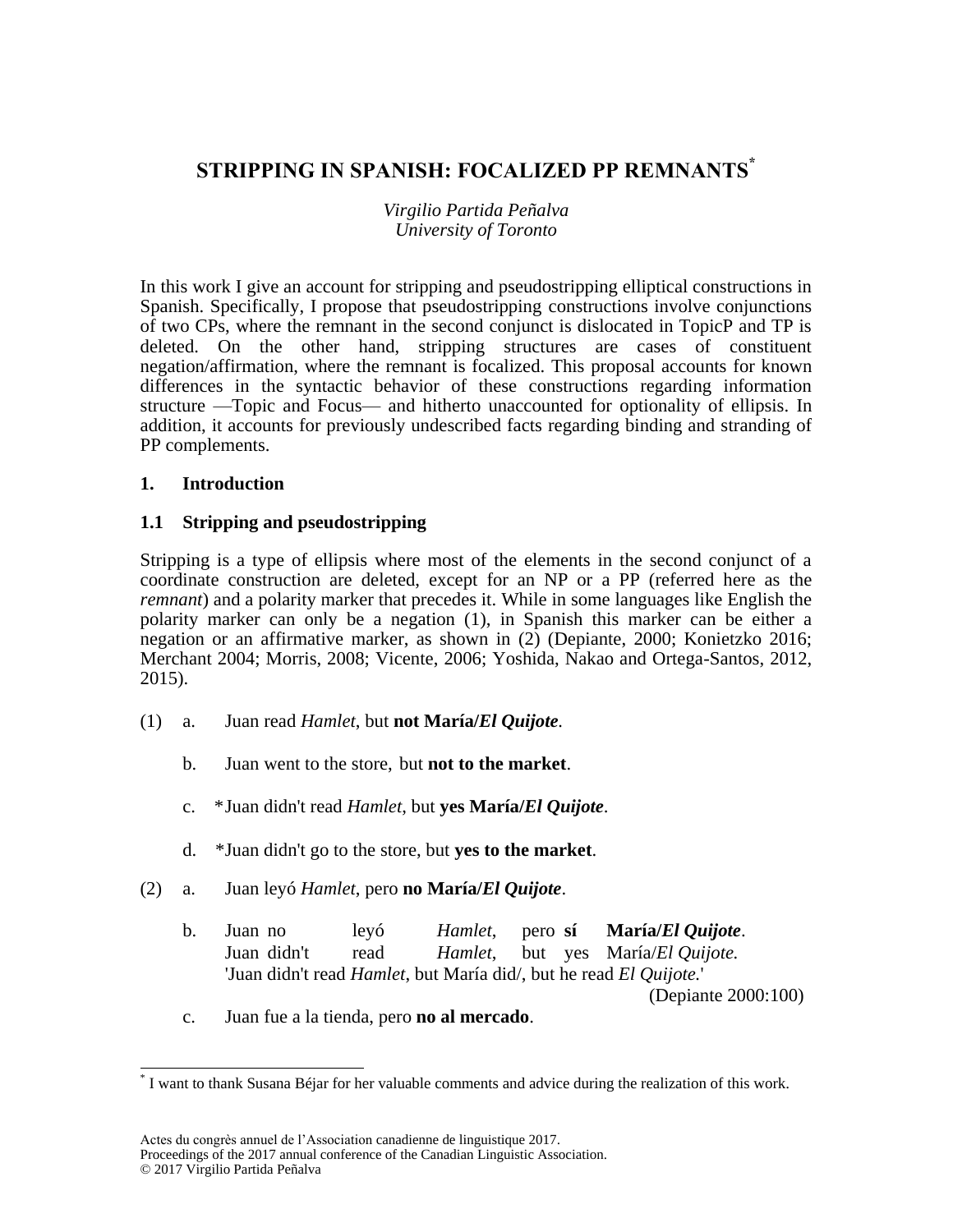| d. Juan no fue a la tienda, perosí |  |  |                                                              | - al | mercado. |
|------------------------------------|--|--|--------------------------------------------------------------|------|----------|
|                                    |  |  | Juan didn'tgo to the store, but yes to the                   |      | market   |
|                                    |  |  | 'Juan didn't go to the store, but (he did go) to the market' |      |          |

Pseudostripping constructions are similar to stripping in that only an NP or PP and a polarity marker are the only elements that remain after deletion. In pseudostripping, however, the remnant precedes the polarity marker, as shown in  $(3)$ . Unlike in Spanish, pseudostripping constructions are ungrammatical in English, as seen in (4).

- (3) a. Juan leyó *Hamlet*, pero **María/***El Quijote* **no**.
	- b. Juan no leyó *Hamlet*, pero **María/***El Quijote* **sí**. (Depiante 2000: 101)
	- c. Juan fue a la tienda, pero **al mercado no**.
	- d. Juan no fue a la tienda, pero **al mercado sí**.
- (4) a. \*Juan read *Hamlet*, but **María/***El Quijote* **not**.
	- b. \*Juan didn't read Hamlet, but **María/El Quijote yes**.
	- c. \*Juan went to the store, but **to the market not**.
	- d. \*Juan didn't go to the store, but **to the market yes**.

Besides the position of the polarity marker with respect to the remnant, stripping and pseudostripping also differ in their syntactic behaviour regarding optionality of ellipsis and binding. Among these, only optionality of ellipsis has been identified as a difference between both constructions in previous studies. In the next section I present the different behaviour that pseudostripping and stripping have. In addition, I introduce new data that shows that some PPs that are complements of N-heads can appear as remnants by their own. In section 3 I compare previous approaches to (pseudo)stripping in Spanish, and show how they can't account for their syntanctic characteristics shown in section 2. I present a proposal to account for these constructions in 4, and in 5 I present the conclusions.

#### **2. Syntactic behaviour**

#### **2.1 Optionality of ellipsis**

There is a common assumption that ellipsis processes are optional. In other words, if an elliptical structure is grammatical, its non-elliptical counterpart is expected to be grammatical too. Several authors have pointed out that while this holds for pseudostripping it doesn't hold for stripping structures (Morris, 2008; Nakao, 2008, and Vicente, 2006). For instance, in the pseudostripping examples in (5) the verb following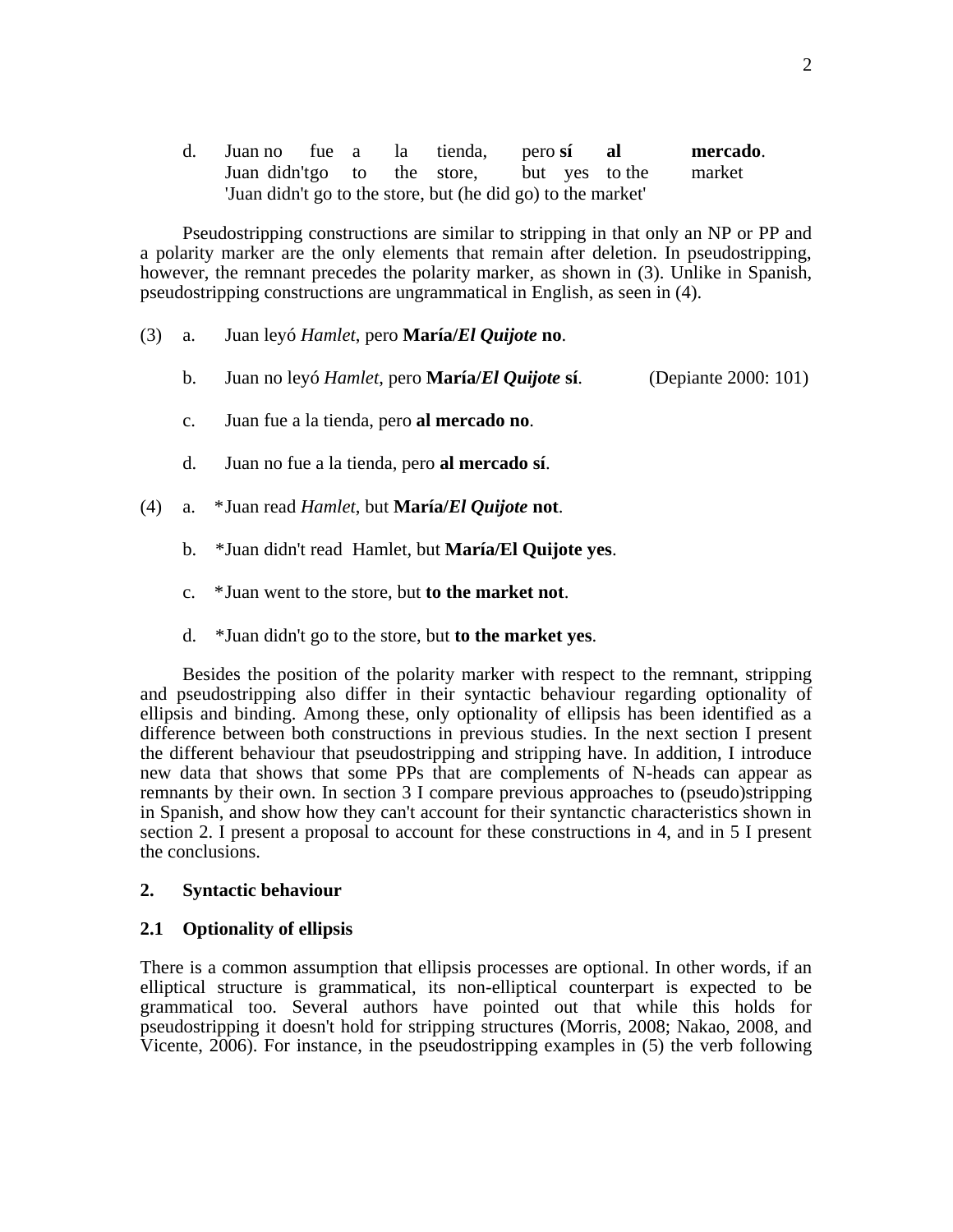the polarity marker can be pronounced or deleted. Conversely, in the stripping counterparts in (6) pronouncing the same verb leads to ungrammaticality.

| (5) | a.            | libros,<br>Juan leyó<br>books,<br>Juan read       | pero revistas no<br>but magazines not read           | $(\text{lev}6)$                             |                         |
|-----|---------------|---------------------------------------------------|------------------------------------------------------|---------------------------------------------|-------------------------|
|     | $\mathbf b$ . | Compré<br>libros<br>de<br>of<br>I bought<br>books | Química, pero de<br>Chemistry, but of                | Física<br>$\mathbf{n}\mathbf{o}$<br>Physics | (compré)<br>not bought  |
| (6) | a.            | Juan leyó<br>libros,<br>Juan read<br>books,       | revistas<br>pero <b>no</b><br>but not magazines read | $(*leyo)$                                   |                         |
|     | $\mathbf b$ . | libros<br>Compré<br>de<br>I bought<br>books<br>of | Química, pero <b>no</b> de<br>Chemistry, but not of  | <b>Física</b><br>Physics                    | $(*compré)$<br>I bought |

Although previous work on these constructions has noticed the difference between pseudostripping constructions in (5) and stripping in (6), an account for their different behaviour hasn't been provided. For example, Vicente (2006) recognizes that he "can only solve [the optionality of ellipsis] by stipulating that ellipsis is required to apply in the [stripping] structure" (f.n. 11). Similarly, Nakao (2008) states that pseudostripping and stripping are licensed by distinct features located in different heads, one being optional and the other one obligatory (p. 27). On the other hand, Konietzko (2016) following (Ross, 1969; Merchant 2008)— proposes that ellipsis in stripping sentences is a repair process that prevents sending ungrammatical structures like the ones seen in (6) to PF.

### **2.2 Novel observations**

Some PPs that are complements of N-heads can constitute remnants by their own in both pseudostripping and stripping constructions. In (7), for example, the heads of the NPs (*libros* and *pastel*, respectively) are deleted in the second conjunct, but their PP complements *de Física* and *de limón* remain along with the polarity marker.

- (7) a. Compré  $\lceil_{\text{DP}} \rceil_{\text{NP}}$   $\lceil_{\text{N}} \rceil$  libros]  $\lceil_{\text{PP}} \rceil$  de Química]]], pero **no de Física** I bought books of Chemistry, but not of Physics 'I bought books of Chemistry, but I didn't buy books of Physics'
	- b. Compré [DP [NP [<sup>N</sup> libros] [PP de Química]]], pero **de Física no**.
	- c. Pedro horneó [DP [NP [<sup>N</sup> pastel] [PP de chocolate]]], pero **no de limón.** Pedro baked cake of chocolate but not of lemon 'Pedro baked chocolate cake, but not lemon cake'
	- d. Pedro horneó [DP [NP [<sup>N</sup> pastel] [PP de chocolate]]], pero **de limón no**.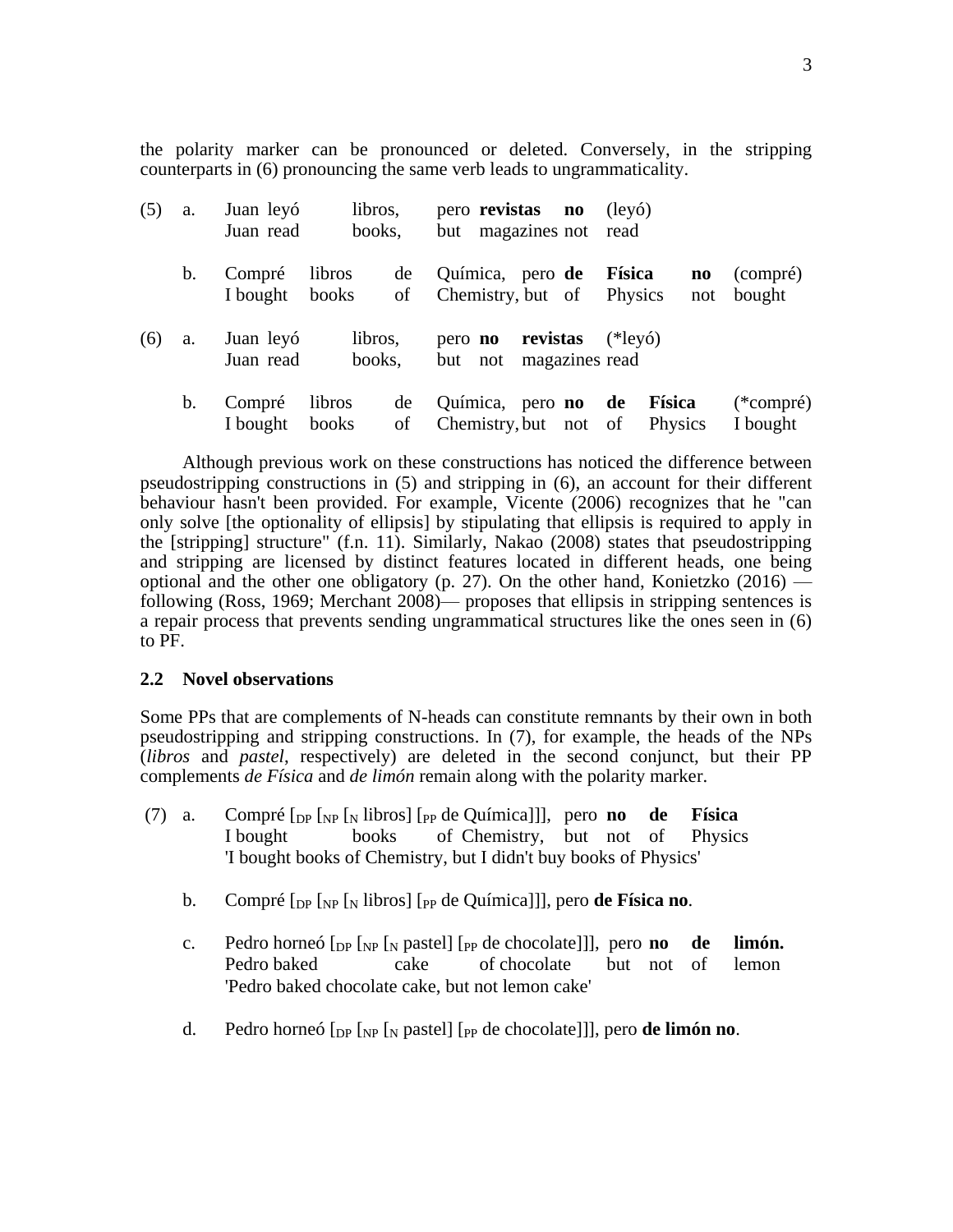Another characteristic of these elliptical structures that has not been mentioned previously in the literature is the fact that the remnant in pseudostripping constructions can't be bound if coindexed with an element in the first conjunct. Conversely, the remnant of stripping constructions must be bound. As shown in (8a), remnants in pseudostripping can be coindexed with an element in the first conjunct and in the deletion site. Nevertheless, they cannot be bound by it. This is confirmed in (8b), where the appearance of a reflexive pronoun in the remnant leads to ungrammaticality. This suggests that the remnant in pseudostripping is not in a position where it can be ccommanded by an element in the first conjunct or in the deletion site. Therefore, it should be located in a different CP domain from the first conjunct and in a position higher than the deletion site.

| (8) | a. | Carla <sub>i</sub><br>Carla  | encontró<br>found                                                                                                                  | fotos<br>pictures | de Juan,<br>of Juan, | pero de ella<br>but of her           |
|-----|----|------------------------------|------------------------------------------------------------------------------------------------------------------------------------|-------------------|----------------------|--------------------------------------|
|     |    | no                           | (encontró fotos Carla <sub>i</sub> )<br>not (found pictures Carla,)<br>'Carla found pictures of Juan, but not of her[self]'        |                   |                      |                                      |
|     | b. | *Carla <sub>i</sub><br>Carla | encontró<br>found                                                                                                                  | fotos<br>pictures | de Juan,<br>of Juan  | pero de ella misma<br>but of herself |
|     |    | no<br>not                    | (encontró fotos Carla <sub>i</sub> )<br>(found pictures Carla <sub>i</sub> )<br>'Carla found pictures of Juan, but not of herself' |                   |                      |                                      |

Stripping structures, on the other hand, allow the presence of a reflexive pronoun in the remnant (9a), while the appearance of a non-reflexive one results in an ungrammatical sentence (9b). This leads to conclude that the real binder of the reflexive pronoun is not located in the elision site. Instead, it must be located higher in order to ccommand the reflexive, but in a local domain (the same CP), in compliance with Principle A of Binding Theory. In the specific case of (9), the binder is the subject *Carla*, which would be located in the same clause as the reflexive pronoun.

| (9)<br><b>a.</b> | Carla                                                                              | found pictures of Juan but not of herself<br>'Carla found pictures of Juan, but not of herself' |  |  | $Carla_i$ encontró fotos de Juan, pero no <b>de ella misma</b> |
|------------------|------------------------------------------------------------------------------------|-------------------------------------------------------------------------------------------------|--|--|----------------------------------------------------------------|
|                  | b. $*Carla_i$ encontró fotos de Juan, pero no <b>de ella</b> <sub>i</sub><br>Carla | found pictures of Juan, but not of her<br>'Carla found pictures of Juan, but not of her[self]'  |  |  |                                                                |

In the next section I introduce previous work on pseudostripping and stripping constructions in Spanish. In addition, I show how these approaches cannot account for the syntactic behaviour of both constructions presented above.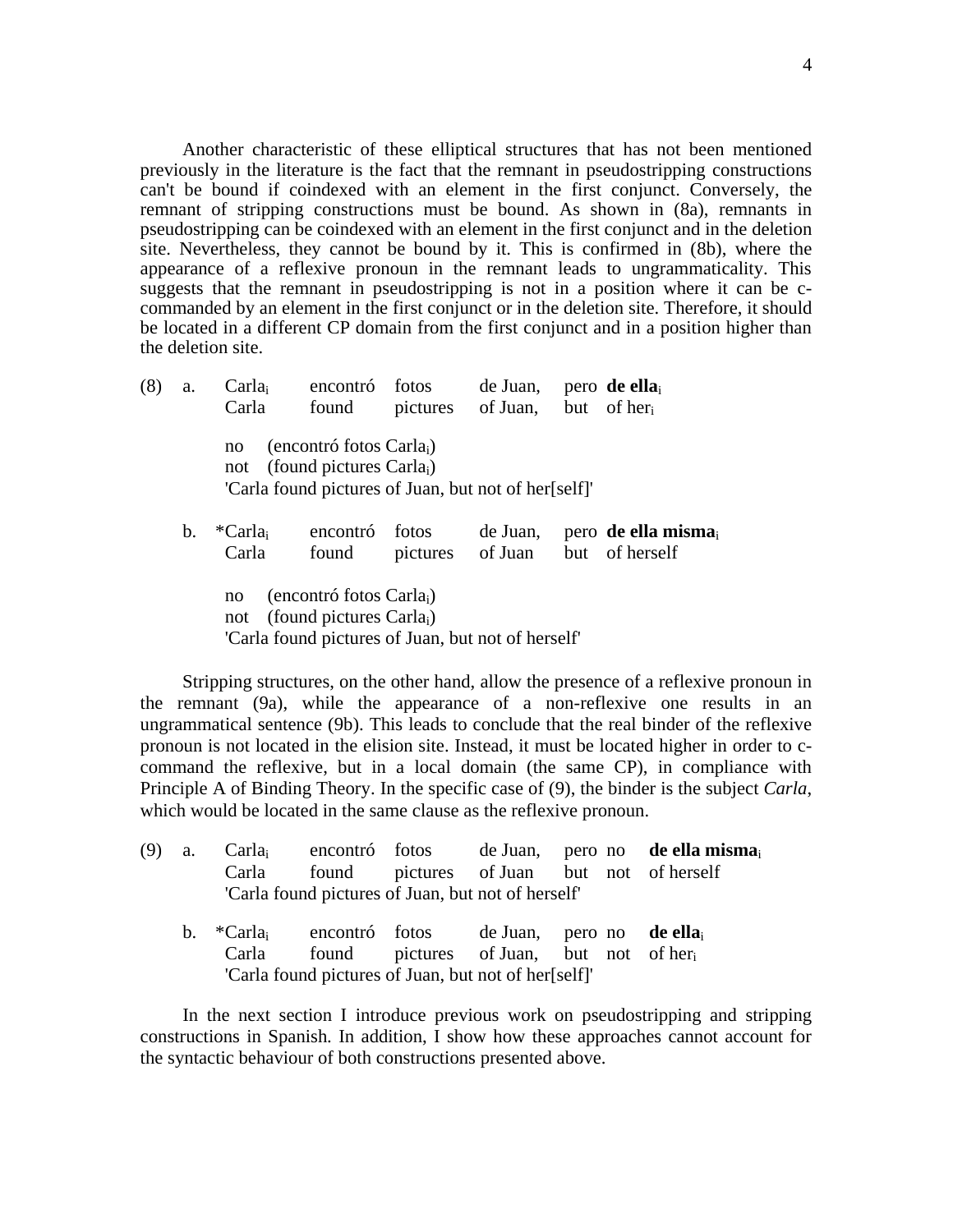#### **3. Previous accounts for (pseudo)stripping in Spanish**

#### **3.1 Movement to FocusP (Depiante 2000)**

Depiante (2000) argues that both stripping and pseudostripping constructions involve movement of the remnant to FocusP followed by the deletion of TP or  $\Sigma P$ , which she locates above TP in Spanish (following Laka 1990). The difference between both structures relies on whether the remnant rises alone or with the polarity marker. While in pseudostripping the remnant crosses the polarity marker located in ΣP when rising to FocusP, in stripping sentences the negation and the remnant move together to FocusP, as shown in (10) and (11), respectively.

|  | Ana read <i>El Quijote</i> , but | María<br>not | (10) Ana leyó El Quijote, pero $\left[\frac{F_{\text{OCUSP}}}{F_{\text{OCUSP}}}$ María <sub>s</sub> $\left[\frac{F_{\text{P}}}{F_{\text{P}}}$ no $\leq \left[\frac{F_{\text{P}}}{F_{\text{S}}}$ leyó El Quijote $\geq \right]\right]$     |
|--|----------------------------------|--------------|-------------------------------------------------------------------------------------------------------------------------------------------------------------------------------------------------------------------------------------------|
|  | Ana read <i>El Quijote</i> , but | not María    | (11) Ana leyó El Quijote, pero $\left[\frac{}{\text{Focus}} \right]$ [no María] <sub>s</sub> < $\left[\frac{}{\text{Ep}} \right]$ $\left[\frac{}{\text{Fp}} \right]$ (Equilibrary 1) $\left[\frac{}{\text{Fp}} \right]$<br>(pp. 127, 133) |

While Depiante's approach explains the position of the remnant with respect to the negative polarity marker in both constructions, it doesn't account for their different behaviour regarding optionality of ellipsis and binding. In addition, her account for stripping requires moving together  $\Sigma P$  and a lower DP, two elements that don't form a constituent. In order to move as a constituent, the DP remnant would have to rise to SpecΣP, crossing the Σ-head. However, this would cause the remnant to precede the polarity marker and, hence, the word order would not correspond to that of stripping structures.

### **3.2 Movement to FocusP and TopicP (Vicente 2006)**

Vicente  $(2006)^1$  proposes that pseudostripping and stripping constructions involve a movement of the remnant to TopicP and FocusP, respectively, followed by a deletion of TP. He assumes, however, that  $\Sigma P$  is located between these two projections, what gives the correct order of the polarity marker with respect to the remnant, as shown in the representation in (12).

(12)  $\left[\text{Top } XP_{\text{pseudostripping}} \left[\text{sp neg/affir } \left[\text{Focus } P XP_{\text{stripping}} \left[\text{sp } \left[\text{p} \right]\right]\right] \right] \right]$ 

 $\overline{\phantom{a}}$ 

This proposal is supported by data that shows that stripping —but not pseudostripping— remnants share characteristics with focalized elements: both give rise to existential presuppositions and to exhaustive interpretations. For instance, questions like (13a) can be answered with either a pseudostripping (13b) or a stripping construction (13c); however, the stripping construction gives rise to an existential presupposition. This is the pseudostripping sentence in (13b) is felicitous in a situation where nobody went to

<sup>&</sup>lt;sup>1</sup> Similar analyses can be found in Morris (2008) for French, Nakao (2008) for English, and Konietzko, (2016) for German.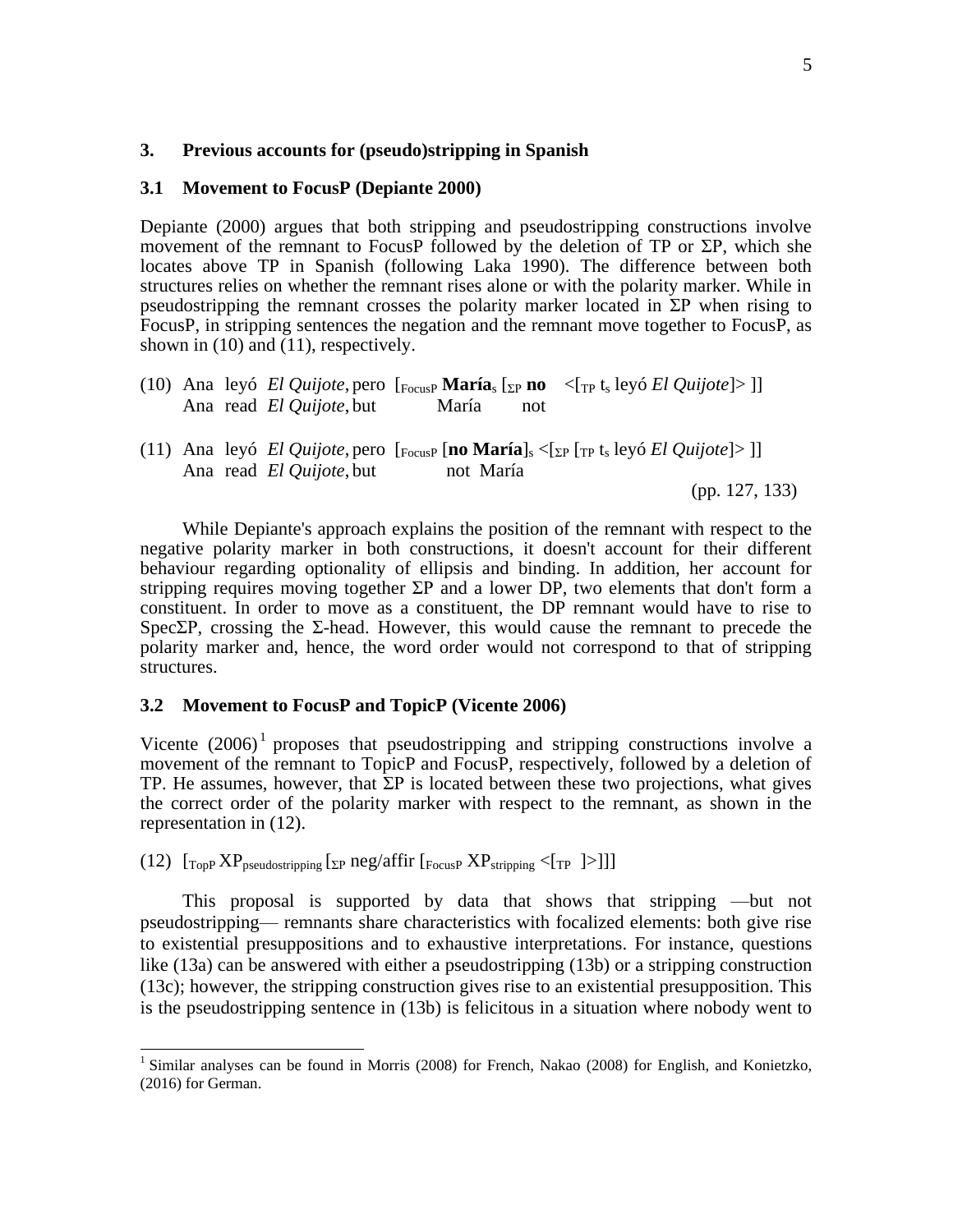the movies with me, but the stripping counterpart in (13c) blocks this interpretation. On the other hand, it allows the presence of a contrastive phrase (13d).

(13) a. Who did you go to the movies with?

| b.             |     | Con Clara<br>with Clara | no.<br>not.                  |             | De hecho, fui<br>In fact I went |     |               | solo                 | on my own                                                  |
|----------------|-----|-------------------------|------------------------------|-------------|---------------------------------|-----|---------------|----------------------|------------------------------------------------------------|
| $\mathbf{C}$ . | No. |                         | con Clara.<br>not with Clara |             | #De hecho,<br>In fact           |     | fui<br>I went |                      | solo<br>on my own<br>(Modified from Vicente 2006, 199-201) |
| d.             | not |                         | No con Clara.<br>with Clara  | pero<br>but | SÍ<br>I did                     | con |               | María<br>with María. |                                                            |

Similarly, a question like (14a) can be answered with either a pseudostripping (14b) or a stripping construction (14c). However, while the pseudostripping answer in (14b) allows a reading where Clara and Susana didn't go to the party, the answer with stripping in (14c) has an implicature that both Clara and Susana attended the party, in contrast to María.

- (14) a. All three of María, Clara, and Susana said they would come to the party. But, in the end, which of them came?
	- b. María no (y Clara tampoco). María not and neither did Clara.
	- c. No María (#y Clara tampoco). not María and neither did Clara

Vicente's (2006) proposal offers an account for (pseudo)stripping constructions that is consistent with their characteristics regarding information structure (topicalization and focalization). Moreover, it accounts for the position of the remnant with respect to the polarity marker without proposing non-constituent movement. Nevertheless, it provides a unified explanation that requires remnants of both constructions to move to the Left Periphery of the structure, above the deletion site (TP). This approach is not sufficient to explain data that contains coindexed elements in elliptical contexts (as we demonstrated above that some remnants need to have their antecedent in the same CP and others don't). In addition, it can't account for the fact that the deletion of material in pseudostripping is obligatory, in contrast to stripping.

In the next section I propose an account for (pseudo)stripping constructions that is consistent with the syntactic characteristics introduced in section 2. This follows Vicente's (2006) observation that remnants of stripping structures are focalized, and they share properties with other focalized elements. However, the proposal presented here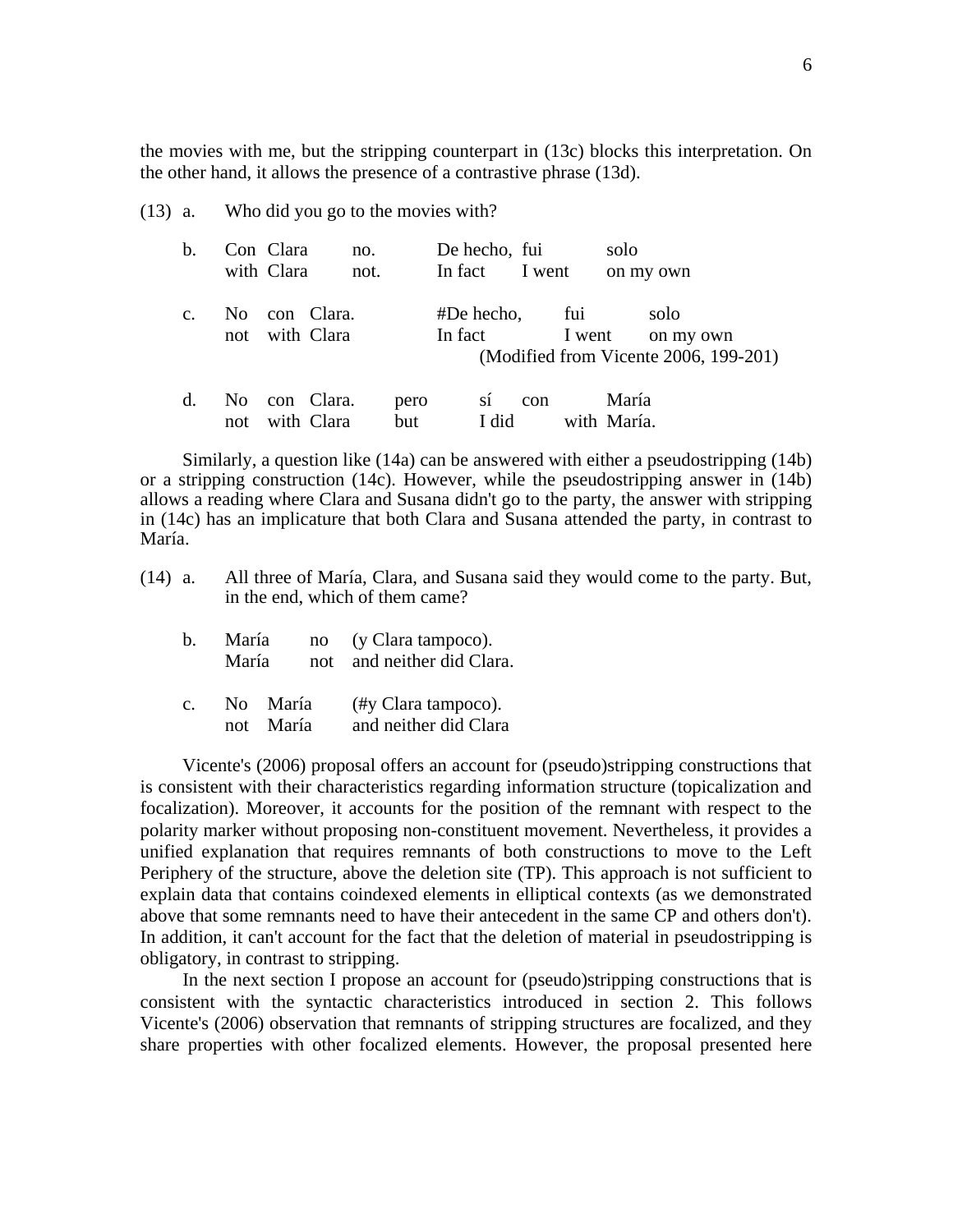differs in that remnant focalization can occur lower in the structure, and not just in the Left Periphery.

### **4. Proposal**

In order to give an account for the elliptical structures studied here, I follow Vicente (2006) in that pseudostripping remnants are topicalized, while stripping remnants encode Focus. In addition, I assume that  $\Sigma P$  is a phrase that holds polarity markers and it is located above TP in Spanish, in accordance with Laka (1990).

### **4.1 Pseudostripping**

For pseudostripping constructions, I propose that these occur in contexts with CP conjuncts, as it has been suggested previously in the literature (Morris 2008, Nakao 2008, Konietzko 2016). Remnants in these constructions are left-dislocated and base generated in TopicP<sup>2</sup>. Polarity markers are focus-sensitive elements that are generated in  $\Sigma P$ , and as so they introduce a contrastive reading between the first and the second conjunct (Nakao 2006, Konietzko 2016). I detach from previous work on elliptical structures that consider the existence of a special ellipsis feature that licenses deletion (see Merchant 2004, for instance). Instead, I propose that is the feature [+Focus] present in a  $\Sigma P$  with a polarity marker the one that allows —but not requires— the deletion of given information in the second conjunct (i. e. the material that is identical in both coordinated sentences). According to this, a sentence undergoing pseudostripping like that of (16a) would have the syntactic structure shown in (16b).





 $\overline{\phantom{a}}$  $2^2$  A similar analysis is proposed in Morris (2008) for pseudostripping constructions in French.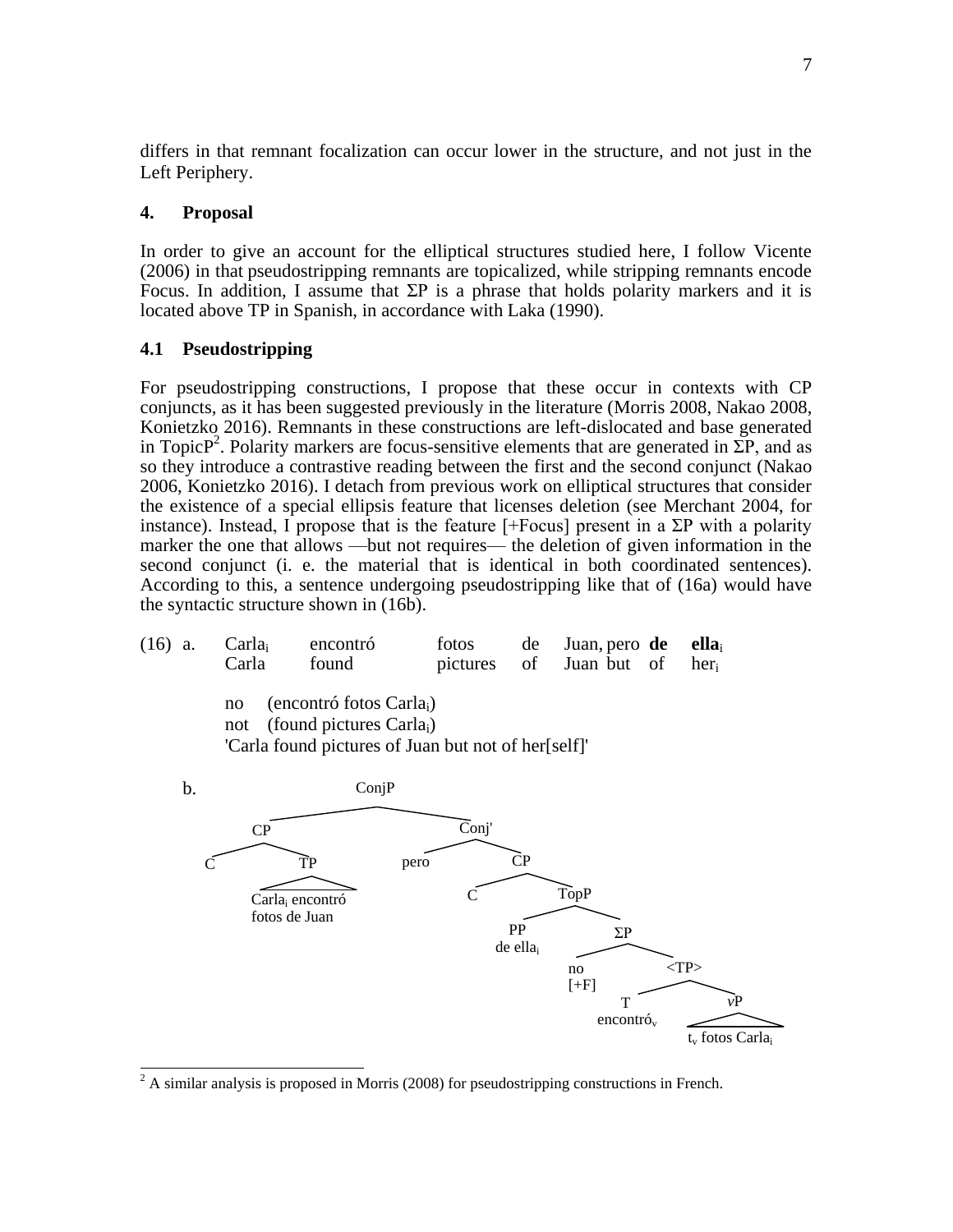This proposal is consistent with several facts introduced above in section 2 and 3. First, analyzing pseudostripping as a process that occurs in CP conjuncts explains why it is not possible to have a reflexive pronoun acting as a remnant in these constructions. This is because its potential binder —located in the first conjunct— would not be able to c-command the reflexive pronoun, causing a violation to Principle A of Binding Theory. However, the appearance of a non-reflexive pronoun in the remnant would be grammatical, since its antecedent is not in the same local domain. Second, proposing that the feature [+Focus] introduces a contrastive reading and allows, but not requires, the deletion of given material accounts for optionality of ellipsis in pseudostripping.

In addition, there is independent evidence that supports the idea that pseudostripping remnants are located above TP. Specifically, remnants in these structures pattern like left-dislocated arguments in non-elliptical contexts. For instance, if the DP remnant in a pseudostripping construction is a DO or an IO, the non-elliptical version of the sentence requires clitic doubling of that DP, as seen in (17). This is something that occurs in Spanish only if the doubled DP is dislocated in the left-periphery (Anagnostopoulou 2006, Treviño and Ordoñez 1999):

| $(17)$ a. | Vi Vi | a Carla, pero a Juan no $*(\mathbf{lo})$ |  |  |
|-----------|-------|------------------------------------------|--|--|
|           |       | I saw Carla but Juan not him I saw       |  |  |
|           |       | 'I saw Carla, but I didn't see Juan'     |  |  |

b. Le envié regalos a María, pero a Pedro no \*(**le)** envié nada her I sent gifts to María, but to Pedro not him I sent nothing 'I sent gifts to María, but I didn't send anything to Pedro'

The lack of pseudostripping in English is also explained by this approach. Previous work on stripping (Depiante 2000, Konietzko 2016) assume that pseudostripping is not possible in English because negation in this language needs to be affixated to an auxiliary. Thus, examples with pseudostripping like (18a) would be ruled-out by the Stranded Affix Filter (Lasnik 1981) since no auxiliary can serve as a morphological base for the negation. Conversely, they are grammatical if the negative marker is attached to an auxiliary, as in (18b). This analysis, however, encounters a problem when analyzing data that involves non-subject remnants. As shown in (18c) and (18d), sentences with a DO or an adjunct as remnants are not grammatical either, even if there is an auxiliary present.

- (18) a. \*John read *Hamlet*, but **María** not.
	- b. John read *Hamlet*, but **María** didn't.
	- c. \*John read *Hamlet*, but *El Quijote* didn't.
	- d. \*John read *Hamlet* in the bookstore, but **in the library** didn't.

Sentences in (18) can be explained with the proposal presented here and with the pseudostripping structure introduced in (16). It is only necessary to assume that NegP —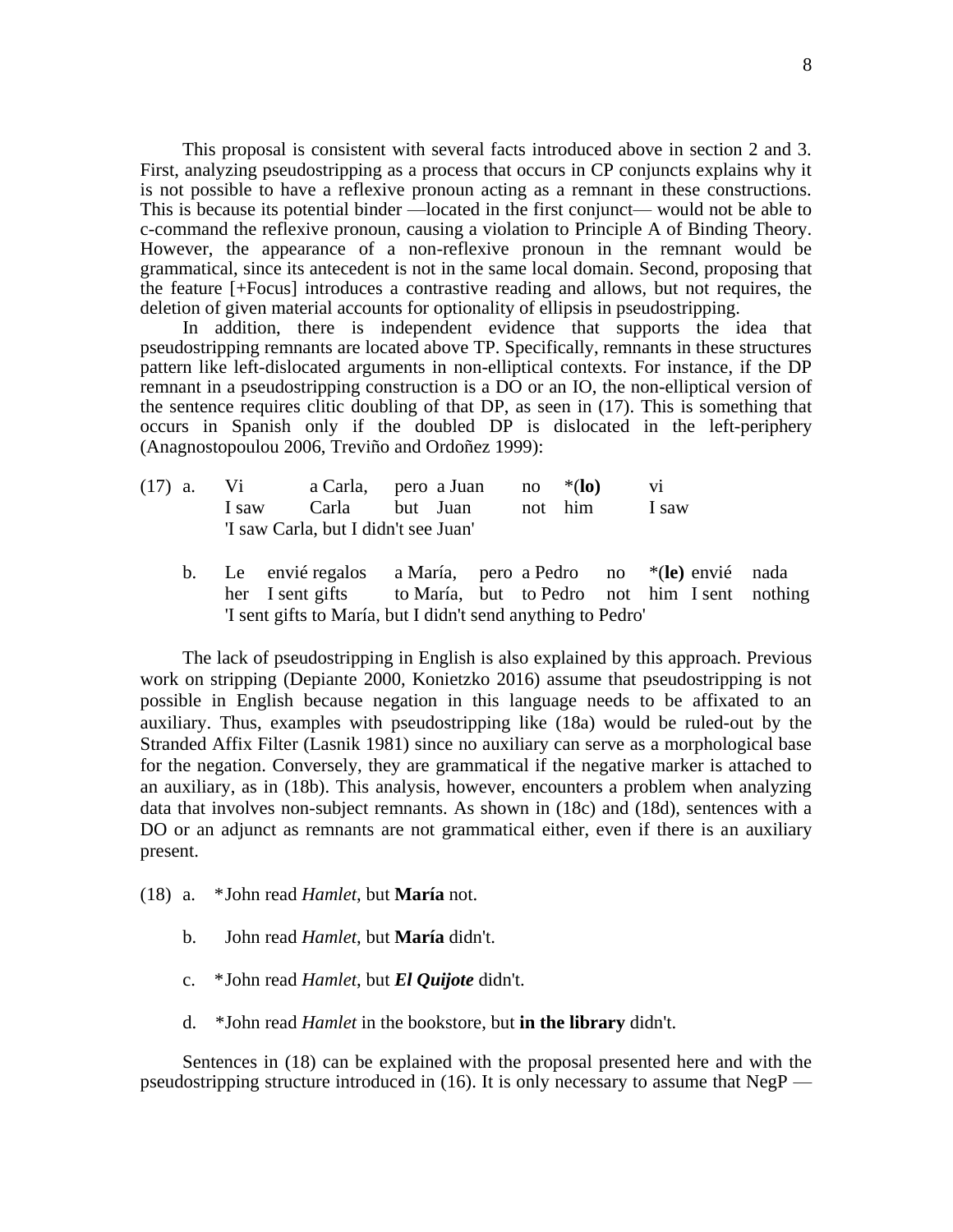or ΣP— in English is located below TP (as argued by Laka 1990), and not above it like in Spanish. Since the negation and its [+Focus] feature can only delete the given material under their scope. In English, this material would be within *v*P. This would mean that pseudostripping in English is a case of VP-ellipsis.

### **4.2 Stripping**

In order to account for the syntactic behavior of stripping constructions, I propose that these do not occur in CP conjuncts —unlike pseudostripping. Instead, I argue that stripping is a case of constituent negation/affirmation that occurs in conjuncts at a DP or *v*P level. A conjunction of two DPs will give as a result a construction where a DO, an IO or a PP is the remnant. On the other hand, subject remnants will appear in *v*P conjuncts.

I will follow Ticio's (2005, 2010) account for NP-ellipsis in Spanish and propose that PPs that are complements of N-heads can rise to an adjunct position of that NP as a focalization process that allows deleting the lower segment of the maximal projection NP. For instance, a sentence like (19a) undergoing NP-ellipsis can leave a PP as a remnant, like in (19b). This can be explained with the representation in (20), where the PP complement *de Física* rises above the elision site for focalization purposes, allowing to delete the syntactic material below. Other material inside the ellipsis site (like prenominal adjectives) can't be focalized and, therefore, must be deleted. This is confirmed by the ungrammatical example in (19c).

| (19) | a.            | Unos<br>Some     | buenos<br>good |          |                    | profesores de<br>professors of |                    | Física.<br>Physics |
|------|---------------|------------------|----------------|----------|--------------------|--------------------------------|--------------------|--------------------|
|      | $\mathbf b$ . | Unos<br>Some     | [e]            | de<br>of | Física.<br>Physics |                                |                    |                    |
|      | $C_{\bullet}$ | $*$ Unos<br>Some | buenos<br>good |          | [e]                | de<br>οf                       | Física.<br>Physics |                    |
| (20) |               |                  |                |          | $\boldsymbol{n}$   | nP                             | <b>NP</b>          |                    |
|      |               |                  | Ellipsis site  |          | ADJ                | $\overline{\text{NP}}$         | N'                 | PP<br>de Física    |

buenos

 N *profesores*

Based on these assumptions, the syntactic representation of a sentence with a PP remnant like (21a) would be the one in (21b), where the PP that is complement of the Nhead rises to an adjunct position of the NP for focalization purposes. The polarity marker —which is not a sentential, but a constituent negation that is located in an adjunct

 PP *de Física*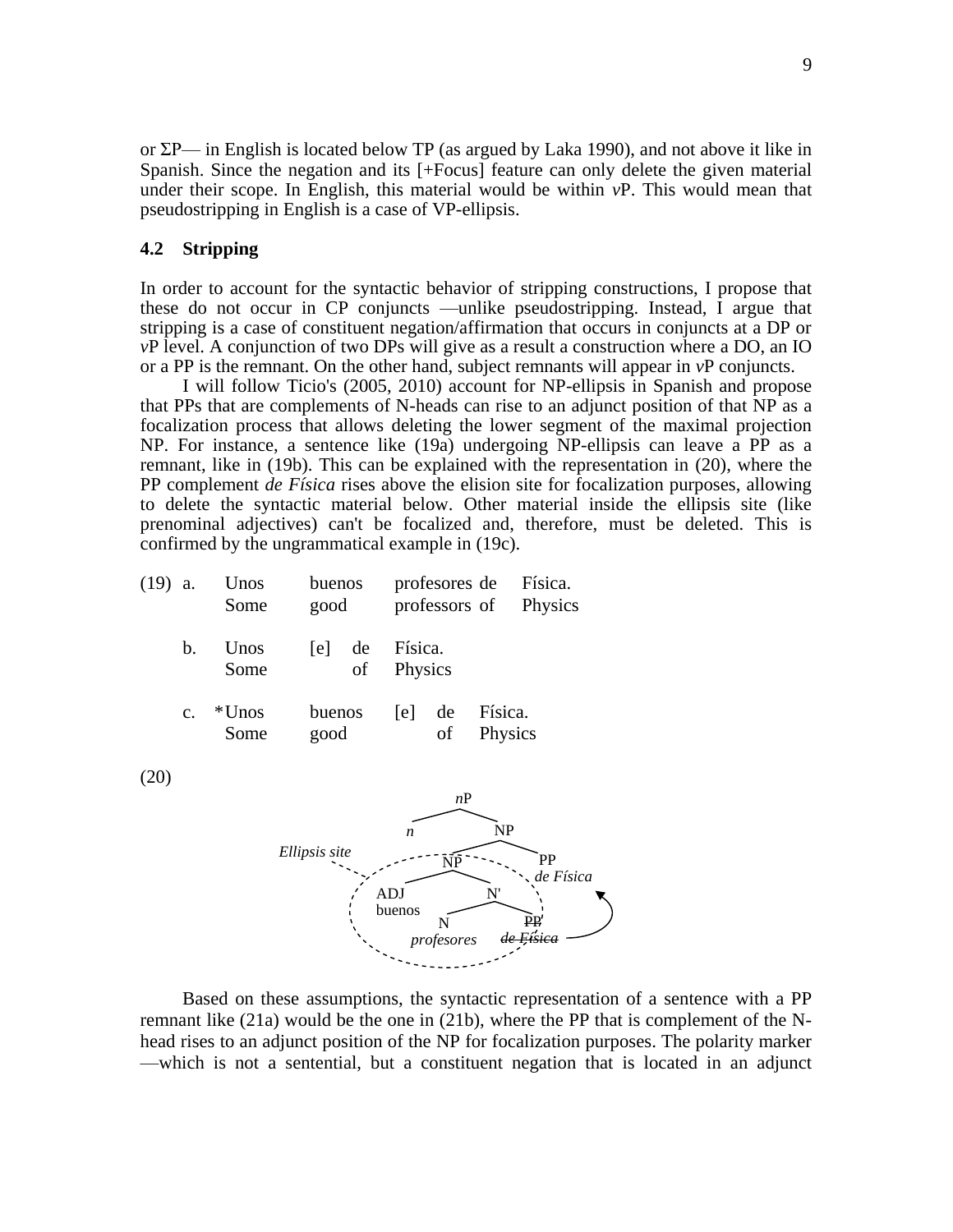position of the DP (Konietzko 2016)— introduces a focus contrastive reading that allows the given material to be deleted. In this case, the elided material is the lower segment of the maximal projection NP. The presence of the reflexive pronoun in the remnant is grammatical as its binder, *María*, is located in the same CP domain.



Besides the binding restrictions accounted for above, there is also evidence from island environments that show that stripping structures cannot occur in CP conjuncts. For instance, if a sentence like (22a) were analyzed as in (22b), it would require moving the remnant *de fresa* out from an island boundary. This suggests that stripping constructions occur within a single CP and that any conjunction occurs at a lower level.

|  |  |                                                                                                                                     |  |  | (22) a. Luis vio al hombre que compró helado de chocolate,<br>Luis saw the man that bought ice-cream of chocolate, |
|--|--|-------------------------------------------------------------------------------------------------------------------------------------|--|--|--------------------------------------------------------------------------------------------------------------------|
|  |  | $\mathbf{r}$ and $\mathbf{r}$ and $\mathbf{r}$ and $\mathbf{r}$ and $\mathbf{r}$ and $\mathbf{r}$ and $\mathbf{r}$ and $\mathbf{r}$ |  |  |                                                                                                                    |

pero **no de fresa** but not of strawberry 'Luis saw the man that bought chocolate ice-cream, but not the one that bought strawberry ice-cream'

b. Luis vio al hombre  $\lceil_{CP}$  que compró helado de chocolate], [ConjP pero [**no**<sup>Σ</sup> [**de fresa**<sup>k</sup> <[TP Luis no vio al hombre [CP que t<sup>Σ</sup> compró helado  $t_k$ >]

If the structure in (21b) is the correct representation of stripping structures with PP remnants, then these constructions would be a type of NP-ellipsis that involves a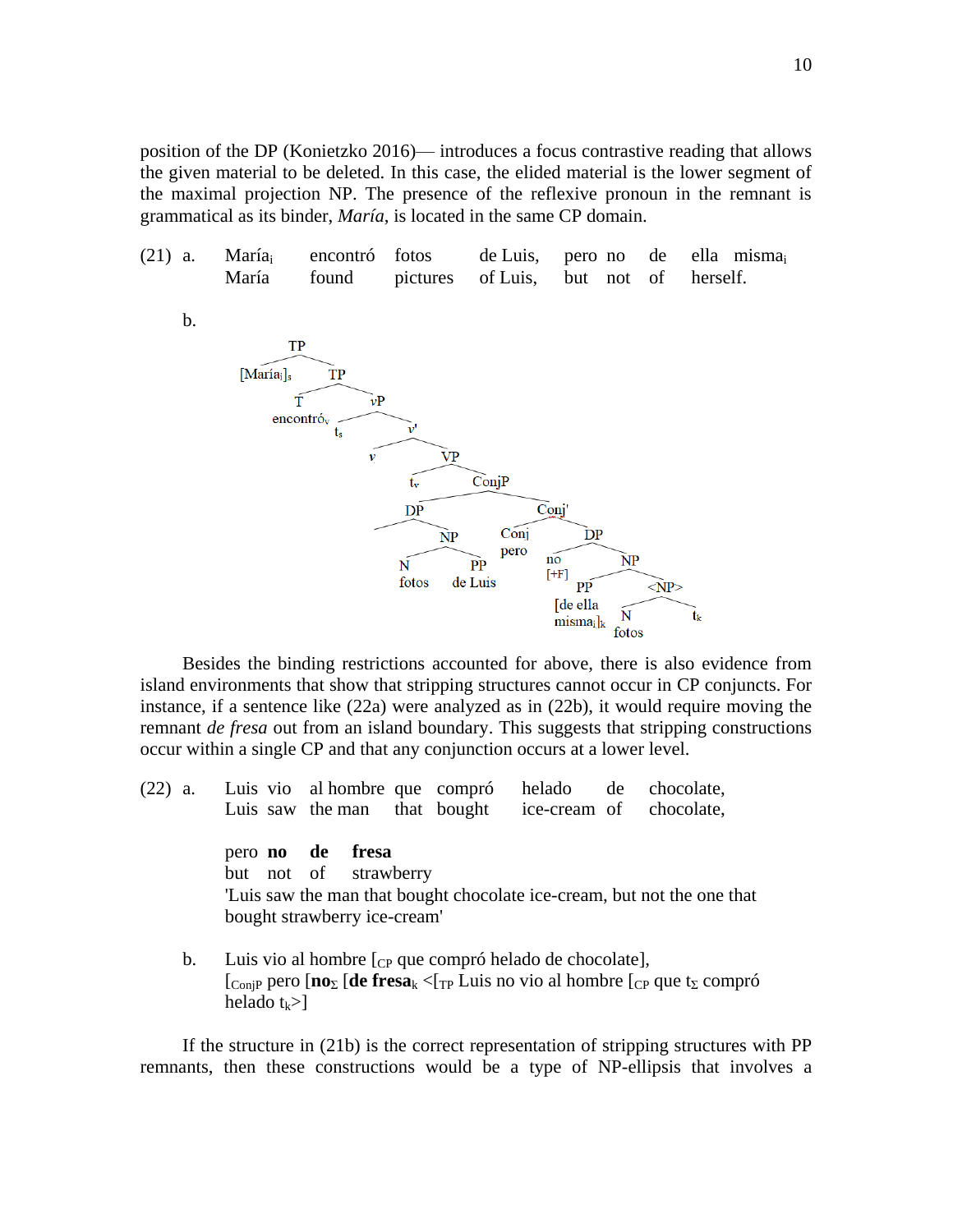conjunction at a DP level. Moreover, following this approach, stripping structures with objects or subjects as remnants, like (23a) and (23b), respectively, do not involve any kind of deletion. This is shown by the structure in (24), which is a representation of sentence (23a).

| (23) | a.                          | María<br>María | found                                | encontró fotos,<br>pictures but not | pero no            |      | pinturas.<br>paintings |  |  |  |  |
|------|-----------------------------|----------------|--------------------------------------|-------------------------------------|--------------------|------|------------------------|--|--|--|--|
|      | $\mathbf b$ .               | María<br>María | encontró<br>found                    | fotos,<br>pictures                  | pero no<br>but not |      | Juan.<br>Juan          |  |  |  |  |
| (24) |                             |                |                                      |                                     |                    |      |                        |  |  |  |  |
|      |                             |                | TP                                   |                                     |                    |      |                        |  |  |  |  |
|      | [Maria <sub>i</sub> ]<br>TP |                |                                      |                                     |                    |      |                        |  |  |  |  |
|      |                             |                | т                                    | vP                                  |                    |      |                        |  |  |  |  |
|      |                             |                | $\mathbf{encontr\'{o_v}}$<br>$t_{s}$ | v                                   |                    |      |                        |  |  |  |  |
|      |                             |                |                                      | VP<br>v                             |                    |      |                        |  |  |  |  |
|      |                             |                |                                      | tv                                  | ConjP              |      |                        |  |  |  |  |
|      |                             |                |                                      | DP                                  |                    |      | Conj'                  |  |  |  |  |
|      |                             |                |                                      | NP                                  |                    | Conj | DP                     |  |  |  |  |

The proposal presented here accounts for the differences regarding optionality of ellipsis between both constructions. While in pseudostripping a [+Focus] feature licenses the deletion of given material in TP, stripping structures are a case of constituent negation/affirmation at a lower level. The only instance where stripping constructions involve a deletion rule is when a PP that is complement of an N-head is focalized and moved outside from the NP-ellipsis site. This, however, doesn't require the existence of a different feature that licenses ellipsis other than [+Focus], which has already been suggested before as the trigger of NP-ellipsis and pseudostripping.

 $\overline{\mathbf{N}}$ 

fotos

pero

 $\overline{no}$ 

 $[+F]$ 

 $\overline{\text{NP}}$ 

 $\overline{\mathbf{N}}$ pinturas

#### **5. Conclusions**

In this work I provided an analysis for stripping and pseudostripping constructions that is based on their syntactic differences involving information structure, binding and optionality of ellipsis. I propose that while pseudostripping occurs in conjunctions of CPs, stripping occurs in lower conjunctions within the same CP. In pseudostripping, the presence of a [+Focus] feature introduced by the polarity marker allows the deletion of the given material under its scope. This excludes the remnant, which is dislocated in TopicP. On the other hand, stripping doesn't require a special deletion rule other than NP-